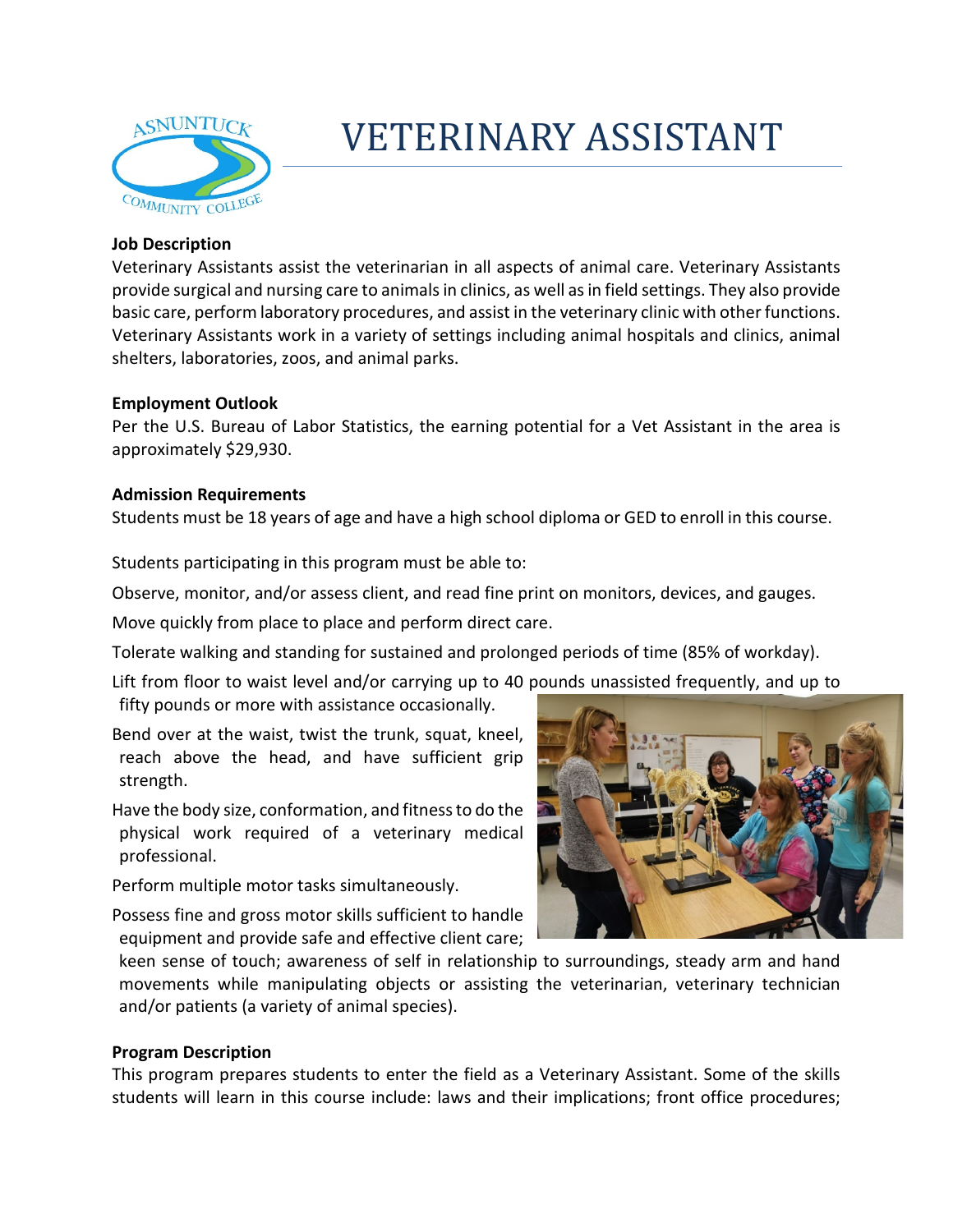animal restraint; examination room procedures; pharmacy skills; laboratory skills; radiology and diagnostic imaging; medical nursing; surgical tasks; grooming; and facility maintenance. Program content requires the application of basic math and technical reading skills. Students in the Veterinary Assistant program will learn about the care of animals as well as how to recognize signs of illness and disease. This program also covers interpersonal communication, interaction with clients and their animals, as well as assisting the veterinarian during examinations. Administrative duties, such as fee collection, banking, and accounts payable will be emphasized. Basic information about pet insurance will be discussed.

## *The Essential Job Skills & Career Development course is REQUIRED to receive a certificate of completion for the Veterinary Assistant program.*

Please be aware that students with previous convictions may find it difficult to secure employment within a healthcare setting.

## **Time Commitment**

This 6-month program includes 150 hours of classroom instruction and a 14 hour Essentials Job Skills & Career and Development course. A MANDATORY 100 hour clinical externship training is scheduled upon successful completion of the Veterinary Assistant course.

**CRN: 1126/ 1060 HMED M7077 Dates: April 25 to October 10, 2022 (no class 5/30, 7/4,7/7,7/11,7/14,9/5) Day: Mondays and Thursdays Time: 6:00 p.m. – 9:30 p.m. Fee: \$2,882 (cost includes textbooks and U-PASS Transportation fee) Instructor: Michelle Lewandowski Room: 230 Instruction type: On Campus**

HYBRID: This type of course delivery includes on-site and online instruction (combination of LRON and on ground or ONLINE and on ground) with a focus on scheduling limited number of class sessions on campus. Blackboard use is the same as online or LRON, depending on the mode of delivery.

# **MANDATORY: Veterinary Assistant Clinical Externship**

## **(100 hours)**

Students will work with a coordinator to start and complete your externship for the Veterinary Assistant course with local Veterinary offices and hospitals. Externships can be limited in availability. Once registered, individuals will be placed on a list in order of date of registration. As externship opportunities are identified individuals must demonstrate core competencies to be placed in the field via an interview process and instructor approval. Students not ready for placement will go back to the top of the list and follow an individual learning plan for areas identified that need to be developed further with the instructor. The interview process will be